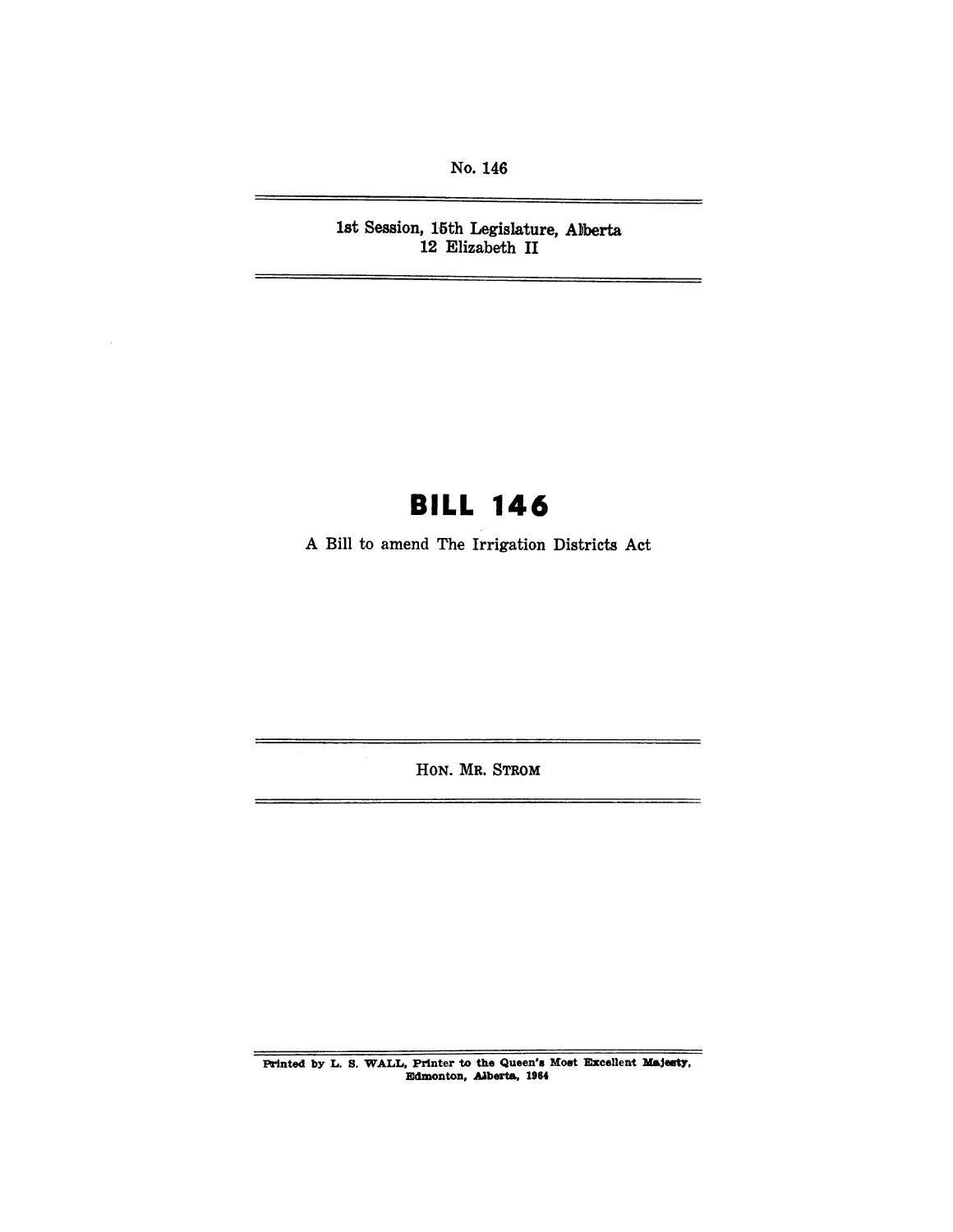Explanatory Note

1. The Irrigation Districts Act, R.S.A. 1955, chapter 162, amended.

2. 13a. Authority for the board to enter into agreements for land development projects for irrigation purposes.

13b. The district board will be able to designate adjacent lands as an "irrigable unit" and thus control dispositions of part of the land resulting in that land having no delivery point for water. At present, the result is that the "isolated" part is reclassified on the assessment roll as non-assessable and any extension of the irrigation works to that part is paid for by the board, i.e., by all water users in the district.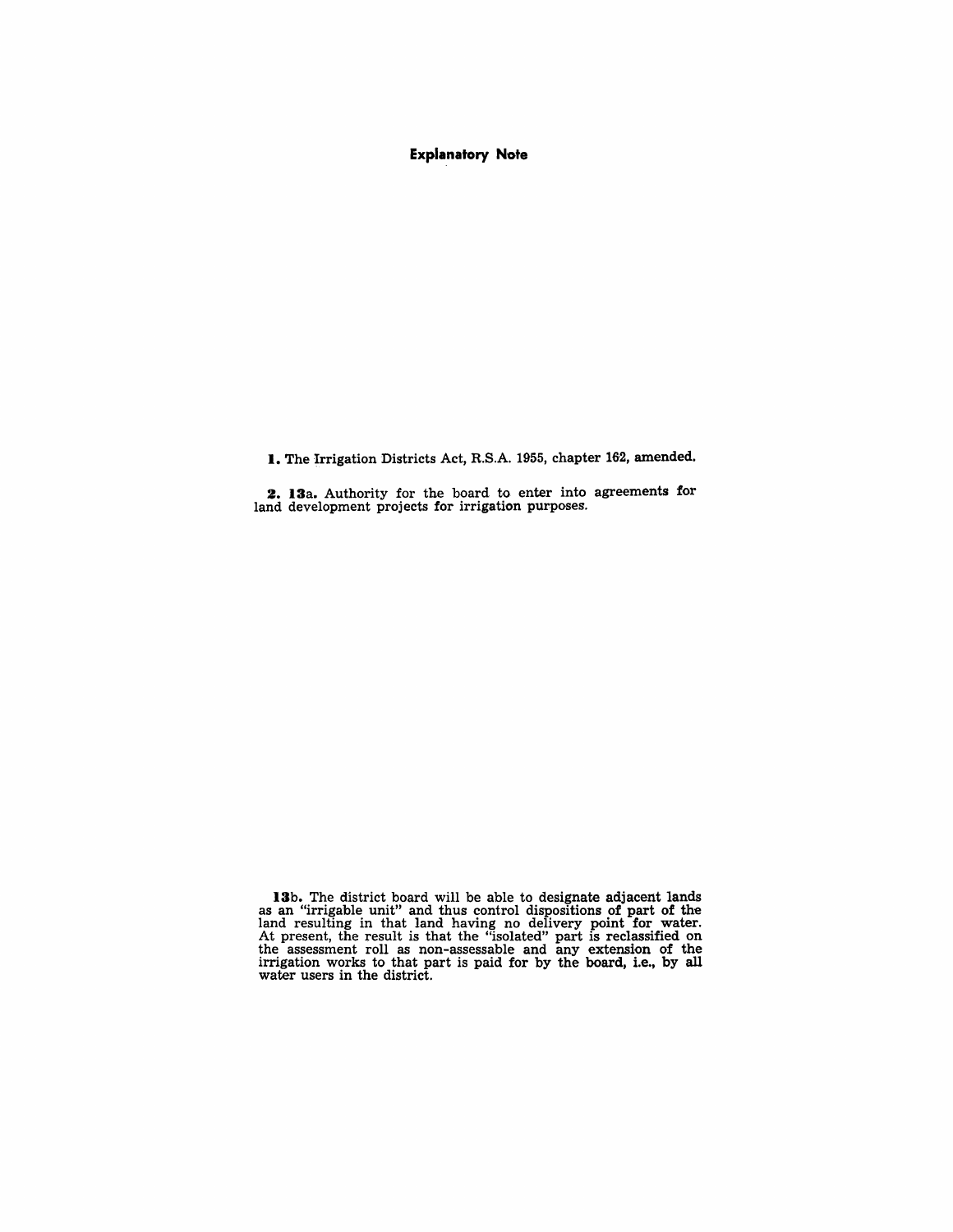## **BILL**

#### No. 146 of 1964

An Act to amend The Irrigation Districts Act

#### *(Assented to* , 1964)

 $H$ ER MAJESTY, by and with the advice and consent of the Legislative Assembly of the Province of Alberta, enacts as follows:

**1.** The Irrigation Districts Act is hereby amended.

2. The following sections are added after section 13:

**13a.** (1) The board of a district may enter into an agreement with a water user providing for

- (a) the sloping, levelling and preparation of the water user's land for irrigation purposes and the construction of such drainage systems and water control structures as are necessary for the purpose of irrigating or draining the land,
- $(b)$  the financing and carrying out of the work, and
- $(c)$  the terms of repayment by the water user to the board.

(2) Where a water user defaults in the making of any payment to the board under an agreement made pursuant to suhsection (1), the amount in default may be recovered in any manner that irrigation rates may be recovered and may be dealt with under Part IV as if it were arrears of rates.

 $(3)$  The indebtedness of a water user under an agreement made pursuant to subsection (1) is a charge against the land that is the subject of the agreement and the board may register a caveat pertaining to the agreement pursuant to *The Land Titles Act* against that land.

**13b.** (1) The board may by resolution designate as an "irrigable unit" any lands in the district consisting of two or more adjacent quarter sections or parts of quarter sections, where

- (a) the lands are registered in the name of the same owner, and
- (b) the whole or any part of the lands are shown on the last revised assessment roll of the district as "to be irrigated" and are or can be irrigated as a unit from the existing works of the board.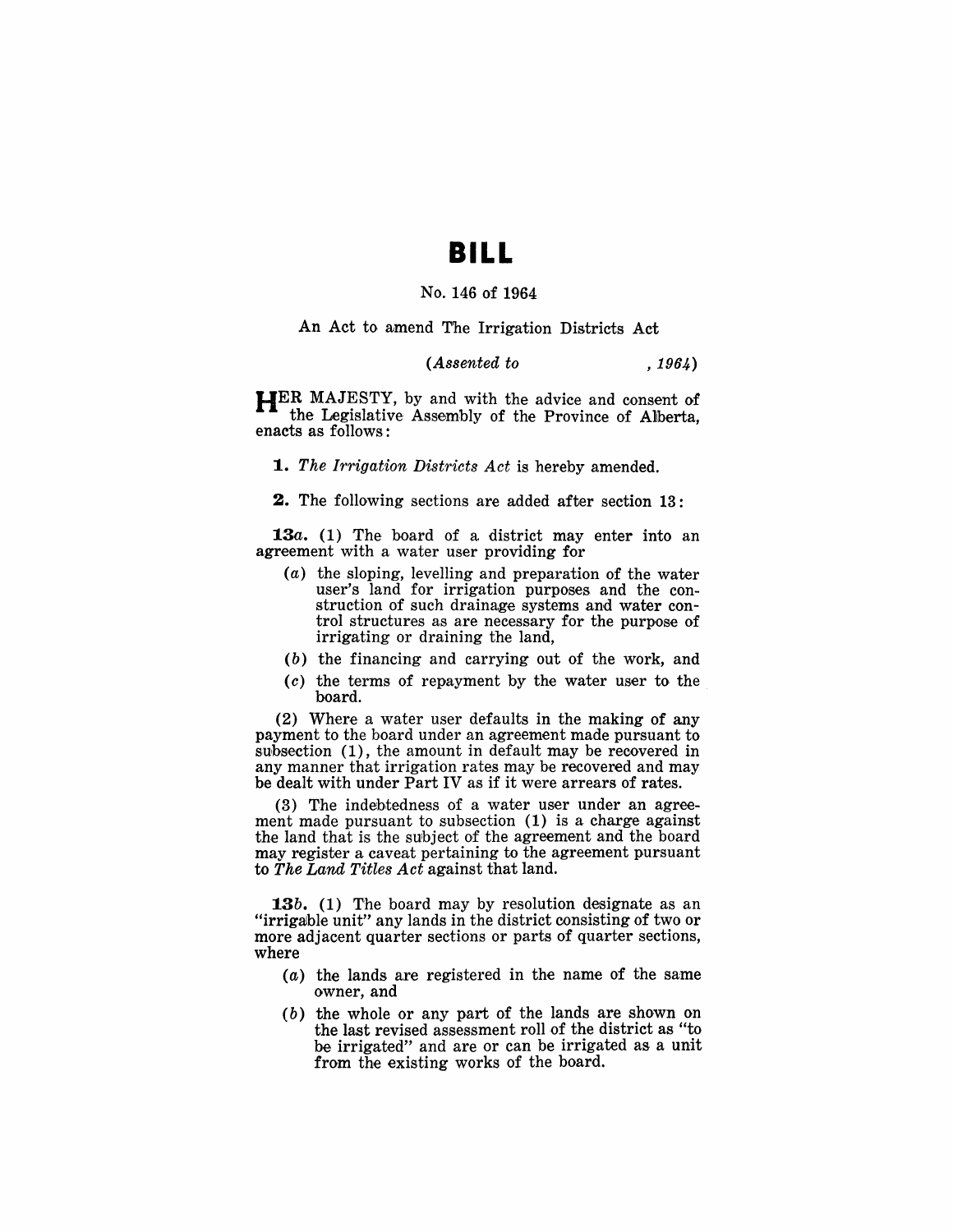**3.** (a) Section 14 (7) presently reads:

"(7) If no settlement has been made between the claimant and the board before the first day of January following the making of the claim, the board shall immediately thereafter forward the claim to the Public Utilities Bo

#### (b) Section 14 (9), clause (a) presently reads:

"(9). If the Public Utilities Board is satisfied that the claimant has suffrered loss owing to the seepage or overflow of water from a canal or dich of the district board, the Public Utilities Board may order (a) that the

Subsection (9) is amended in regard to the Public Utilities Board's powers as to compensation. The new clause (d) is the present clause (d) with the addition of the words "and in that case" and subclauses (i) to (iv).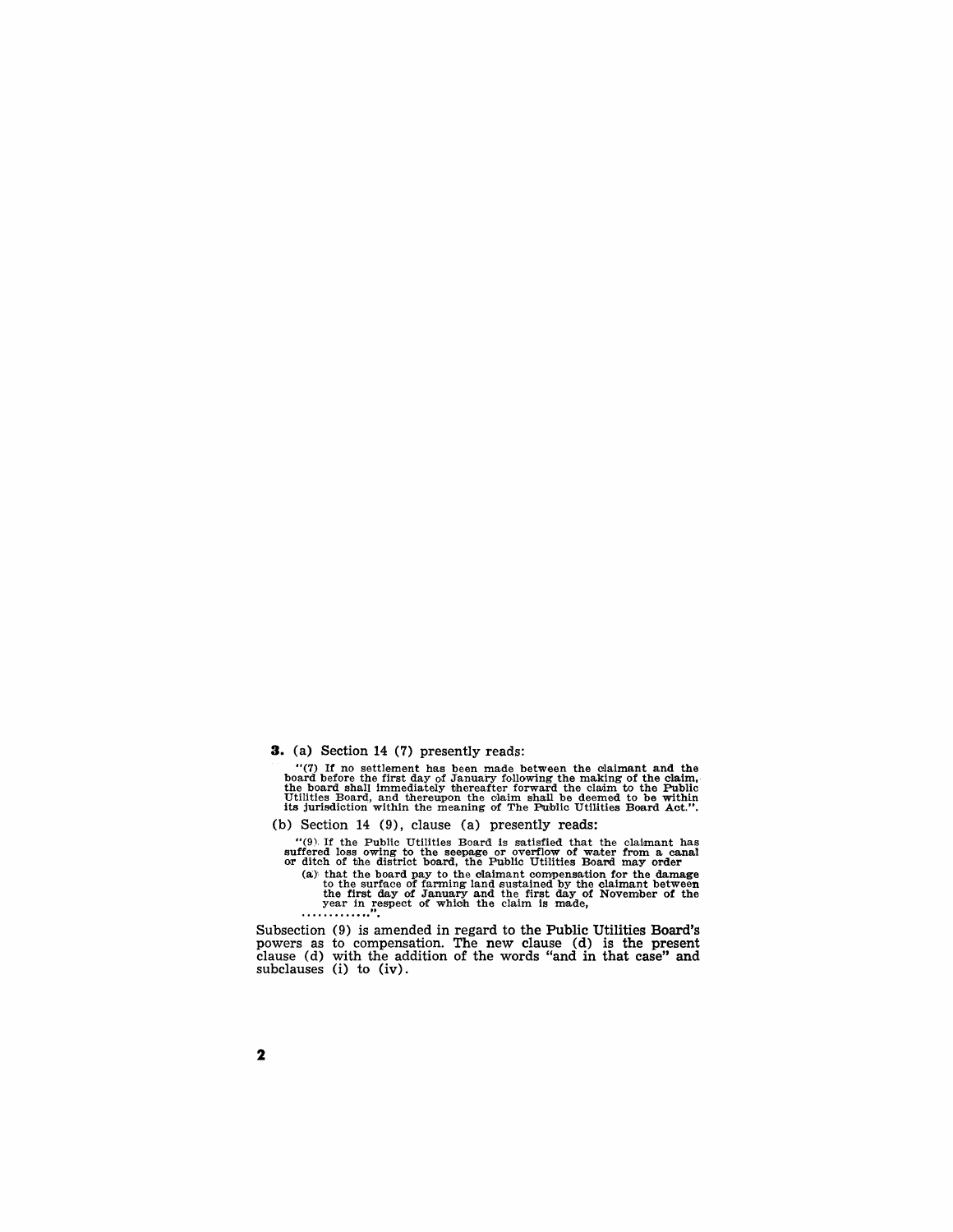(2) The board may file with the Registrar of Titles for the land registration district in which the land is situated a copy of the resolution designating the irrigable unit and shall notify the registered owner concerned of the resolution and the provisions of this section.

(3) The Registrar of Titles shall endorse upon every certificate of title to the land affected by the resolution a notice that the land is designated as or as part of an irrigable unit and that this section applies in respect of that land.

(4) After the filing of a copy of the resolution no instrument given by the registered owner or any other person owning any estate or interest in the land and purporting to transfer, sell, agree to sell, lease, sublease, mortgage, encumber or otherwise deal with a part only of the irrigable unit is valid or effective until the instrument is consented to by the board and a memorandum of the board's consent is endorsed on or annexed to the instrument.

(5) The consent of the board under subsection (4) may be made subject to such terms and conditions as the board may prescribe but in any case the consent shall be deemed to be subject to the following conditions, namely,

- $(a)$  that the cost of extending the works of the board to any part of the irrigable unit or the cost of providing for the continued and uninterrupted irrigation or drainage of any part of the irrigable unit from the existing works of the board is to be borne by the person giving the instrument unless the board waives the condition or unless the parties to the instrument otherwise agree, and
- $(b)$  that no change is to be made in the classification on the assessment roll of any land in the irrigable unit unless the board otherwise agrees.
- 3. Section 14 is amended
	- (a) by striking out subsection (7) and by substituting the following:

(7) If the claim is not settled before the next piration of ninety days from the day the notice 'Of the claim was delivered, whichever is later, the board shaH refer the claim to the Public Utilities Board.

- (b) as to subsection (9)
	- (i) by striking out all the words preceding clause  $(a)$  and clause  $(a)$  and by substituting the following:
		- (9) The Public Utilities Board may order
		- $(a)$  that the board pay to the claimant compensation in the amount fixed by the order for loss sustained by the claimant owing to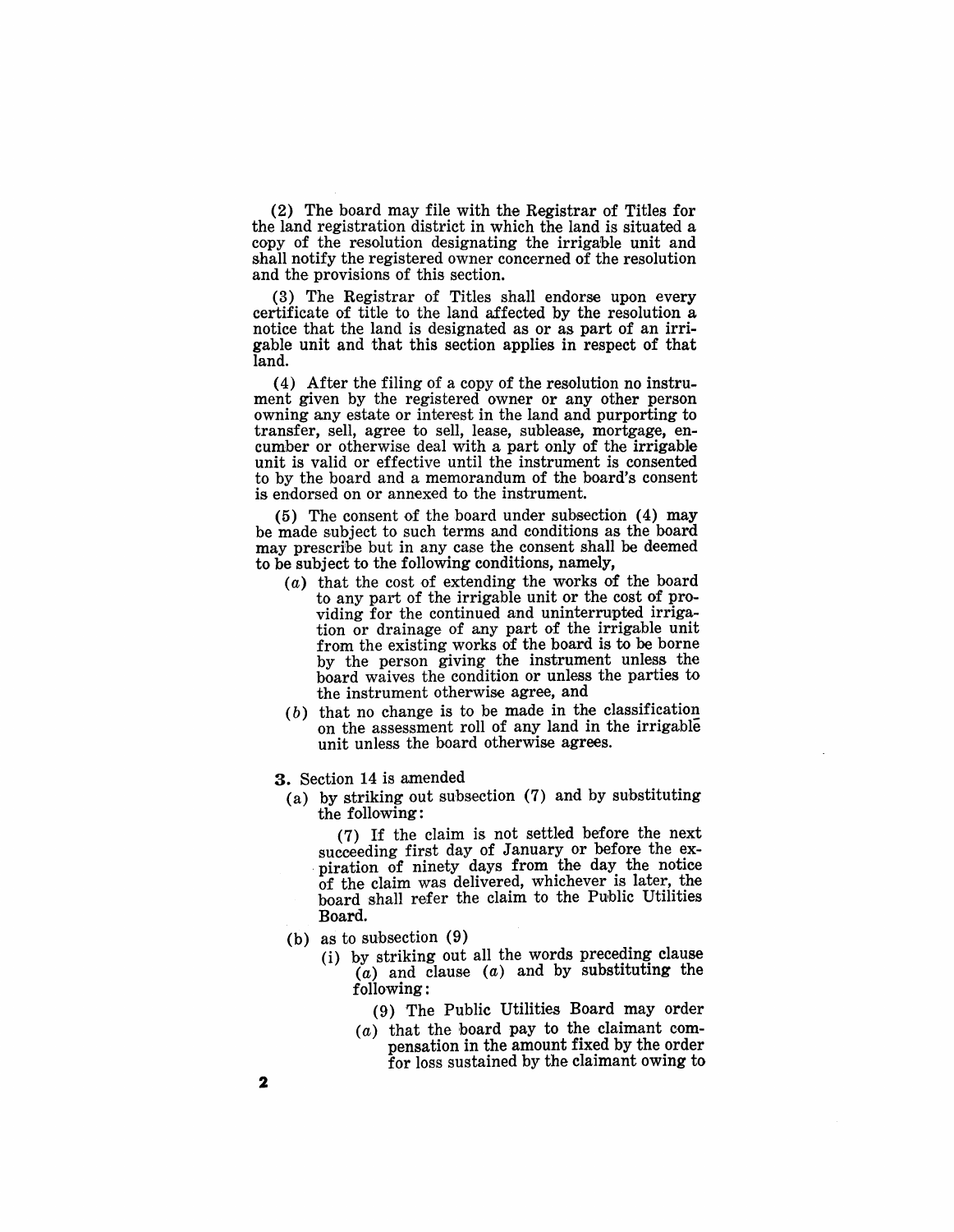**4.** The present section 17 which deals with expropriation is being re-enacted as section 186 under Part VI which is entitled "Expropriation of Lands" (see clause 6 of this Bill). The new section 17 will permit a board to acquire canal rights of way, etc., by agreements granting an interest less than the fee simple title.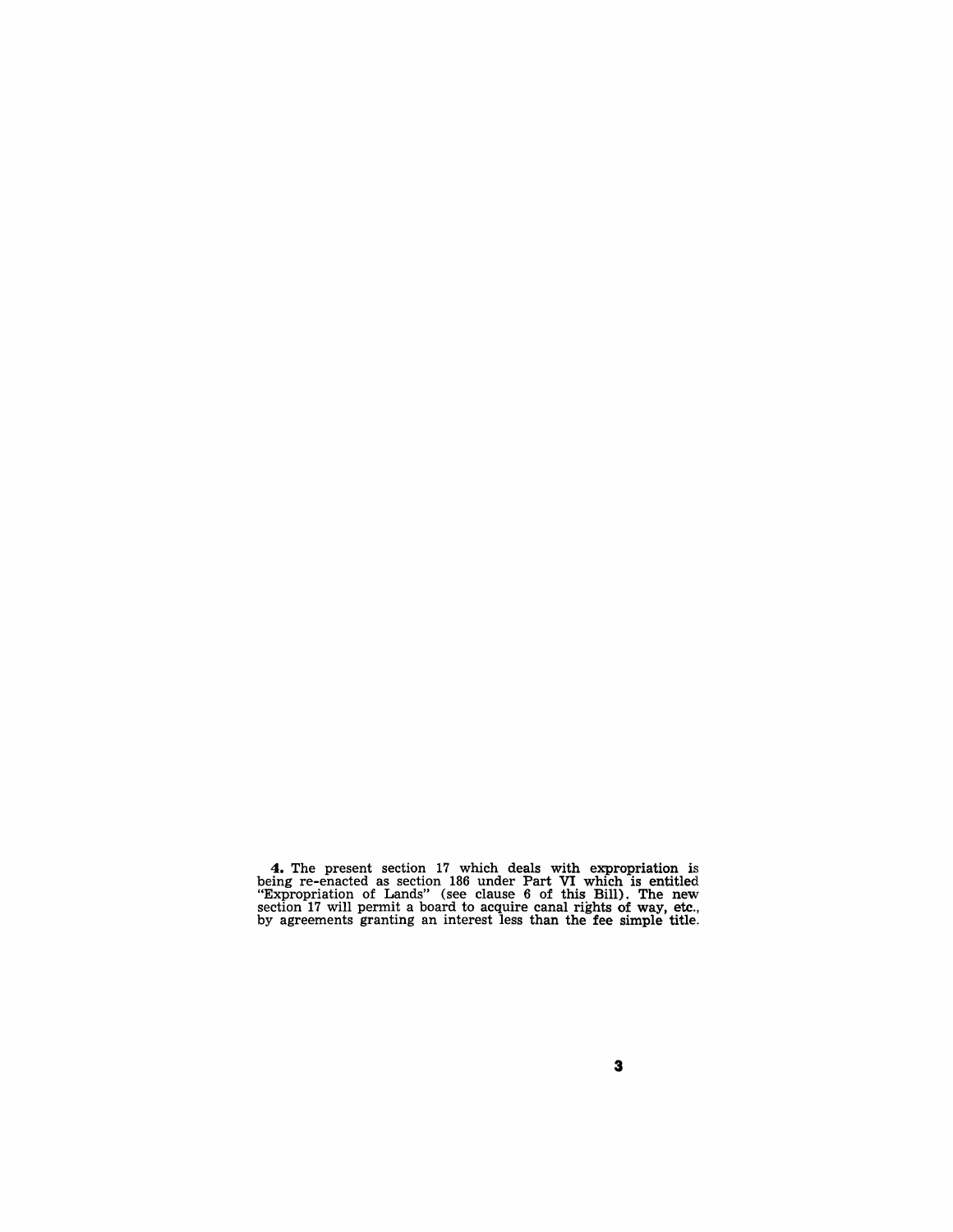the surface of his farming land being detrimentally affected for agricultural purposes by the seepage or overflow of water from the canal or ditch of the board<br>between the first day of January and the first day of November of the year in which the claim is made,

- (ii) by striking out clause  $(d)$  and by substituting the following:
	- (d) that the board pay to the claimant and that the claimant accept such compensation as the Public Utilities Board deems adequate in full and final settlement of all claims for compensation for damage or loss both present and future under this section in respect of the whole or of any specified part or parts of a parcel or parcels of land and in that case
		- (i) the order shall specify the land in respect of which the compensation is payable,
		- (ii) the compensation is in lieu of any compensation that might otherwise be ordered under clause  $(a)$ ,
		- (iii) the compensation shall not exceed an amount that the Public Utilities Board considers what would be the market value of the land in respect of which the compensation is paid, if the seepage or overflow had not occurred, and
		- (iv) after the making of the order, no claim shall be made and no further compensation shall be paid under this section to that claimant or any other person for any damage sustained by reason of the seepage or overflow of water from a canal or ditch of the board in or on the land in respect of which the compensation is paid.

4. Section 17 is struck out and the following is substituted:

**17. (1)** Where by this Act a board is permitted or authorized to acquire land, the board may acquire any estate required by it in the land and may acquire any lesser interest by way of a profit, easement, right, privilege or benefit in, over or derived from the land.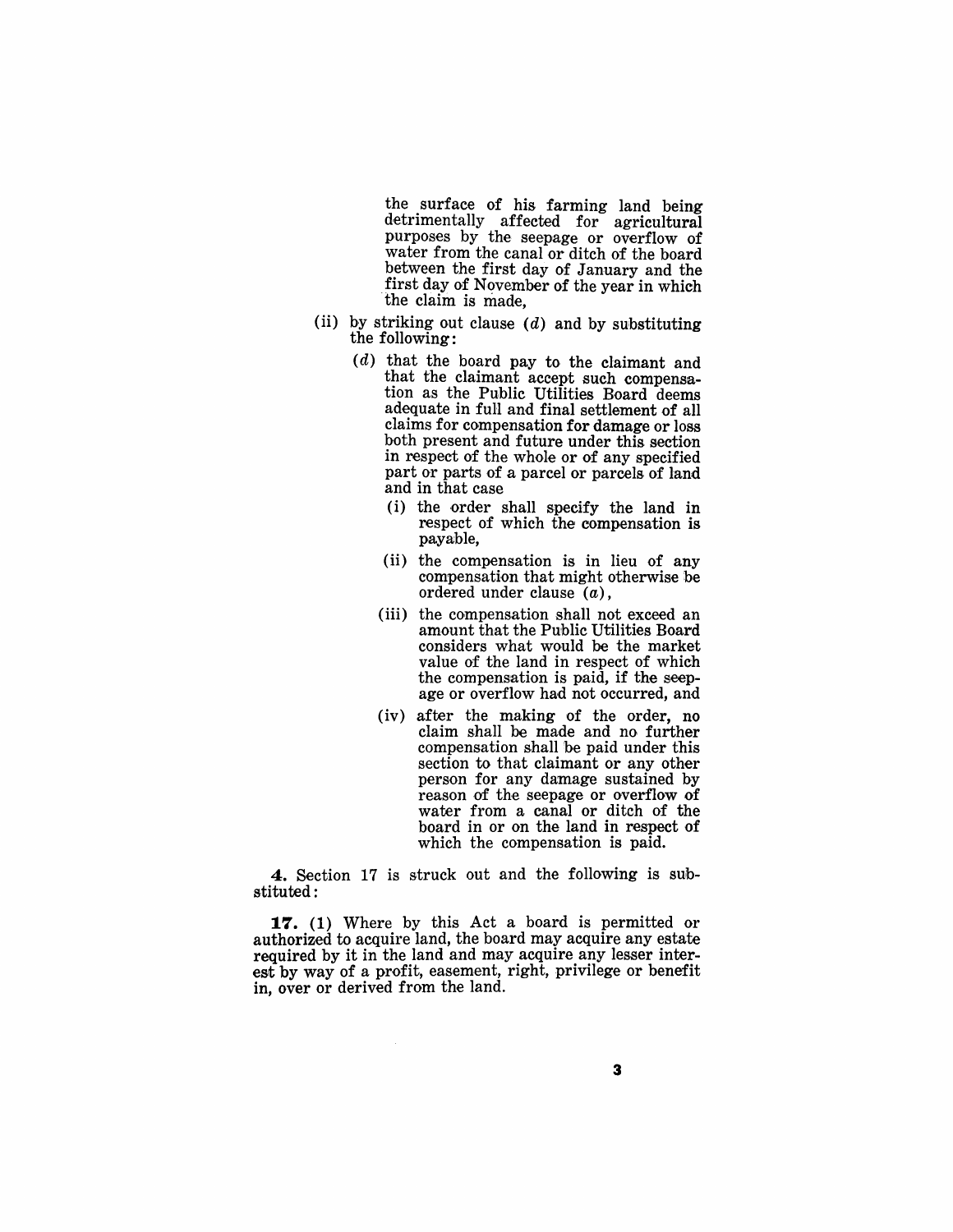**5.** The present section 20a revised to include in subsection (1) the reference to agreements under the new section 13a (see clause 2 of this Bill) and to include in subsection (2) the reference to the Crown in right of Alberta.

**6.** The new section 18'6 is section 1'7 re-enacted except for the words referring to Part VI, as it will now be in that Part.

7. Commencement of Act.

 $\sim$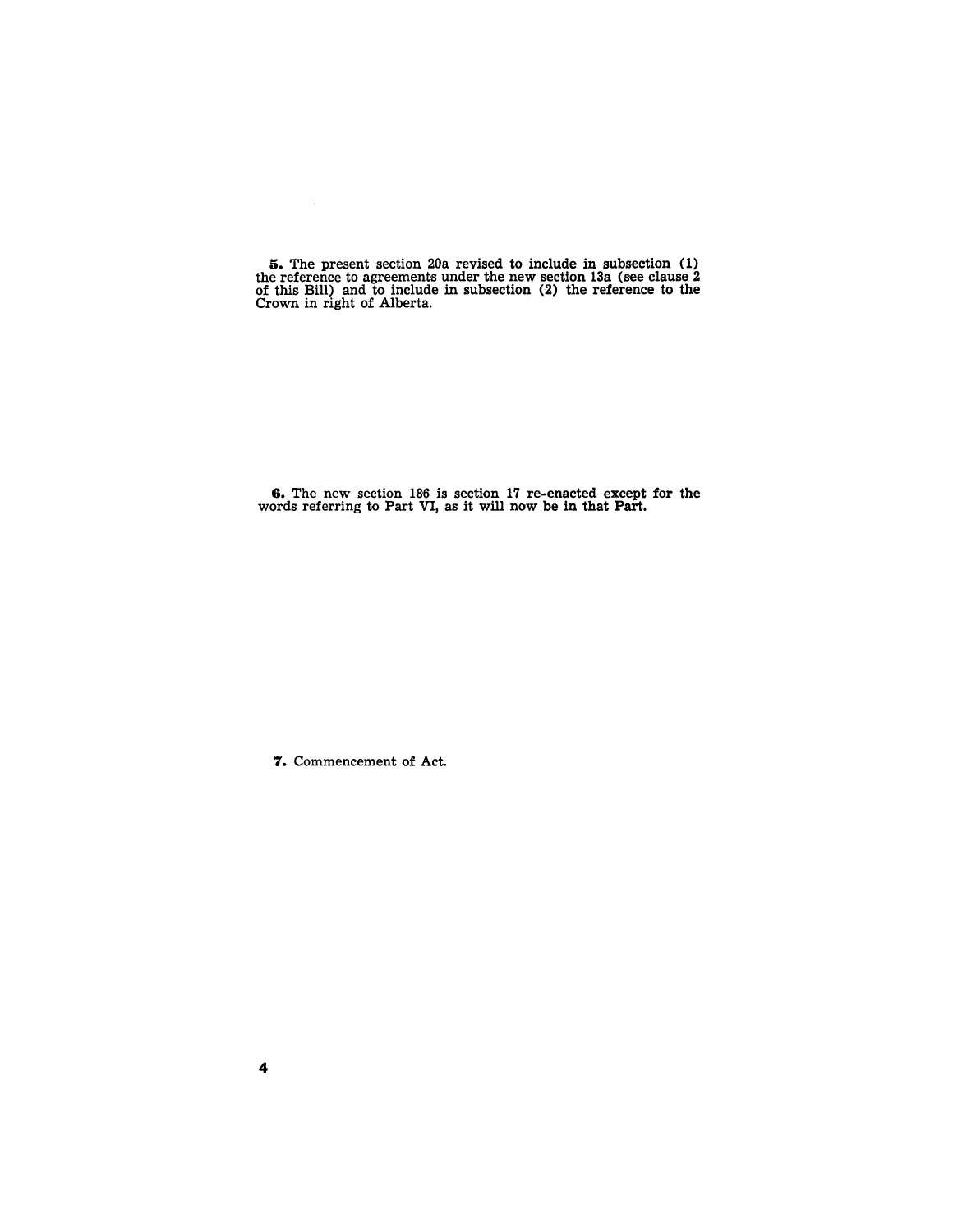(2) An instrument granting any interest referred to in subsection (1) may be registered under *The Land Titles Act.* 

S. Section *20a* is struck out and the following is substituted :

*2Oa.* (1) The board may borrow money for

- (a) the construction and repair of works, and
- (b) the financing and carrying out of work under agreements made pursuant to section *13a,*

in such amounts and on such terms as may be approved by the Lieutenant Governor in Council.

(2) The Lieutenant Governor in Council may on behalf of the Crown in right of Alberta guarantee the repayment of all or of a portion of any money borrowed by a board under this section.

6. The following section is added after section 185:

186. The board may expropriate

- (a) any land wherever situated that is required in connection with the operation, maintenance or administration of the works or the affairs of the district or is required
	- (i) for the purpose of avoiding damage,
	- (ii) for the erection of necessary buildings, or
	- (iii) for any other purpose whatever,
	- and
- (b) any land with respect to which a claim for damages through the construction, operation or maintenance of the irrigation or drainage works of the district has been made.

7. This Act comes into force on the first day of June, 1964.